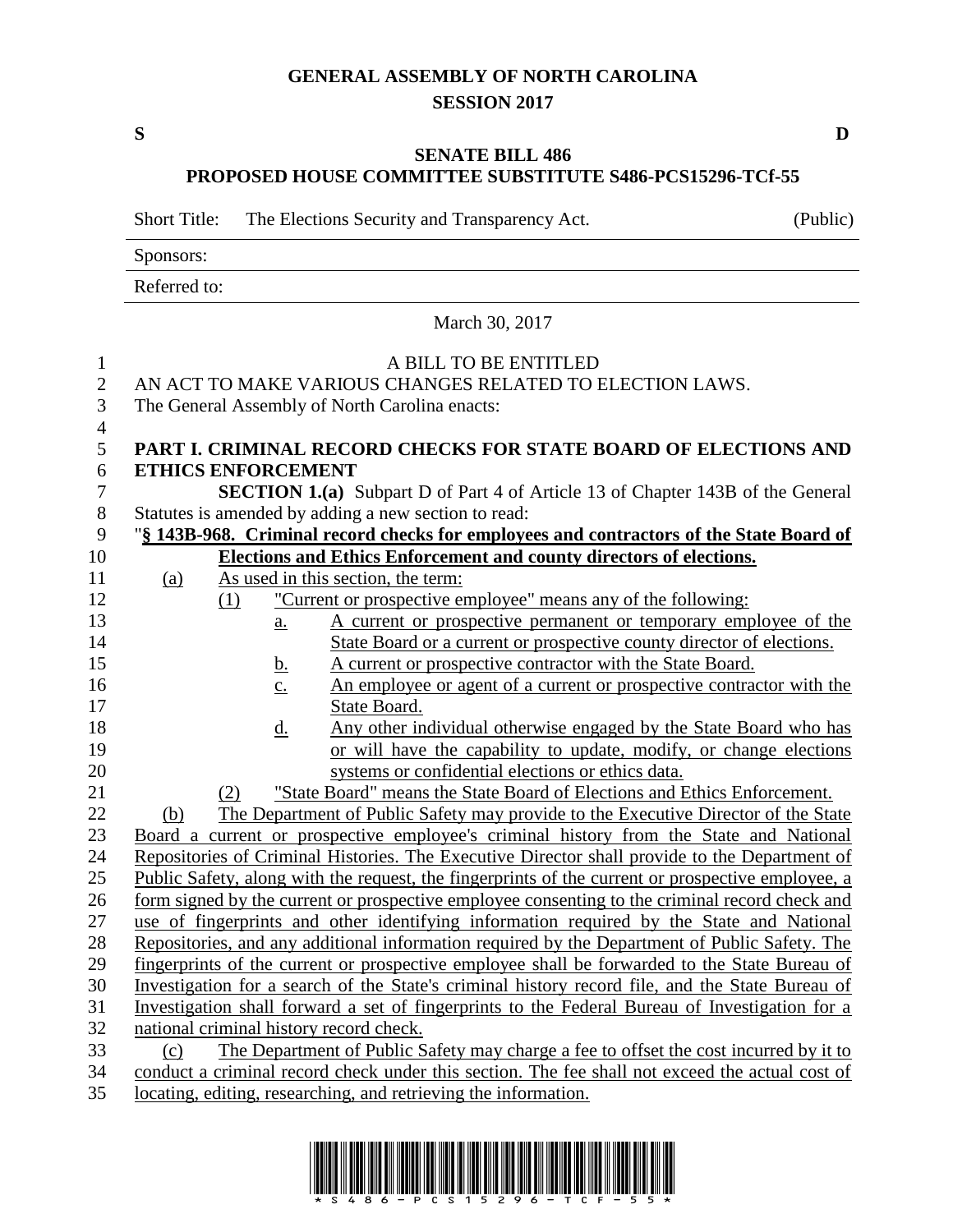| <b>General Assembly Of North Carolina</b><br><b>Session 2017</b> |                               |                                                                                                      |  |
|------------------------------------------------------------------|-------------------------------|------------------------------------------------------------------------------------------------------|--|
|                                                                  | (d)                           | The criminal history report shall be provided to the Executive Director of the State                 |  |
|                                                                  |                               | Board, who shall keep all information obtained pursuant to this section confidential to the State    |  |
|                                                                  |                               | Board. A criminal history report obtained as provided in this section is not a public record under   |  |
|                                                                  |                               | Chapter 132 of the General Statutes."                                                                |  |
|                                                                  |                               | <b>SECTION 1.(b)</b> Subpart D of Part 4 of Article 13 of Chapter 143B of the General                |  |
|                                                                  |                               | Statutes is amended by adding a new section to read:                                                 |  |
|                                                                  |                               | "§ 143B-969. Criminal record checks for employees of county boards of elections.                     |  |
|                                                                  | (a)                           | As used in this section, the term:                                                                   |  |
|                                                                  | (1)                           | "Current or prospective employee" means a current or prospective permanent                           |  |
|                                                                  |                               | or temporary employee of a county board of elections.                                                |  |
|                                                                  | (2)                           | "State Board" means the State Board of Elections and Ethics Enforcement.                             |  |
|                                                                  | (b)                           | The Department of Public Safety may provide to a county board of elections a current                 |  |
|                                                                  |                               | or prospective employee's criminal history from the State and National Repositories of Criminal      |  |
|                                                                  |                               | Histories. The county board of elections shall provide to the Department of Public Safety, along     |  |
|                                                                  |                               | with the request, the fingerprints of the current or prospective employee, a form signed by the      |  |
|                                                                  |                               | current or prospective employee consenting to the criminal record check and use of fingerprints      |  |
|                                                                  |                               | and other identifying information required by the State and National Repositories, and any           |  |
|                                                                  |                               | additional information required by the Department of Public Safety. The fingerprints of the          |  |
|                                                                  |                               | current or prospective employee shall be forwarded to the State Bureau of Investigation for a        |  |
|                                                                  |                               | search of the State's criminal history record file, and the State Bureau of Investigation shall      |  |
|                                                                  |                               | forward a set of fingerprints to the Federal Bureau of Investigation for a national criminal history |  |
|                                                                  | record check.                 |                                                                                                      |  |
|                                                                  | (c)                           | The Department of Public Safety may charge a fee to offset the cost incurred by it to                |  |
|                                                                  |                               | conduct a criminal record check under this section. The fee shall not exceed the actual cost of      |  |
|                                                                  |                               | locating, editing, researching, and retrieving the information.                                      |  |
|                                                                  | (d)                           | The criminal history report shall be provided to the county board of elections, who                  |  |
|                                                                  |                               | shall keep all information obtained pursuant to this section confidential to the county board of     |  |
|                                                                  |                               | elections, the county director of elections, the State Board, and the Executive Director of the      |  |
|                                                                  |                               | State Board. A criminal history report obtained as provided in this section is not a public record   |  |
|                                                                  |                               | under Chapter 132 of the General Statutes."                                                          |  |
|                                                                  |                               | <b>SECTION 1.(c)</b> Article 1 of Chapter 163A of the General Statutes is amended by                 |  |
|                                                                  | adding a new section to read: |                                                                                                      |  |
|                                                                  |                               | "§ 163A-7. Criminal history record checks of current and prospective employees of the                |  |
|                                                                  |                               | <b>State Board and county directors of elections.</b>                                                |  |
|                                                                  | (a)                           | As used in this section, the term "current or prospective employee" means any of the                 |  |
|                                                                  | following:                    |                                                                                                      |  |
|                                                                  | $\Omega$                      | A current or prospective permanent or temporary employee of the State Board                          |  |
|                                                                  |                               | or a current or prospective county director of elections.                                            |  |
|                                                                  | (2)                           | An employee or agent of a current or prospective contractor with the State                           |  |
|                                                                  |                               | Board.                                                                                               |  |
|                                                                  | (3)                           | Any other individual otherwise engaged by the State Board who has or will                            |  |
|                                                                  |                               | have the capability to update, modify, or change elections systems or                                |  |
|                                                                  |                               | confidential elections or ethics data.                                                               |  |
|                                                                  | (b)                           | A criminal history record check shall be required of all current or prospective                      |  |
|                                                                  |                               | permanent or temporary employees of the State Board and all current or prospective county            |  |
|                                                                  |                               | directors of elections, which shall be conducted by the Department of Public Safety as provided      |  |
|                                                                  |                               | in G.S. 143B-968. The criminal history report shall be provided to the Executive Director, who       |  |
|                                                                  |                               | shall keep all information obtained pursuant to this section confidential to the State Board, as     |  |
|                                                                  |                               | provided in G.S. 143B-968(d). A criminal history report provided under this subsection is not a      |  |
|                                                                  |                               | public record under Chapter 132 of the General Statutes.                                             |  |
|                                                                  |                               |                                                                                                      |  |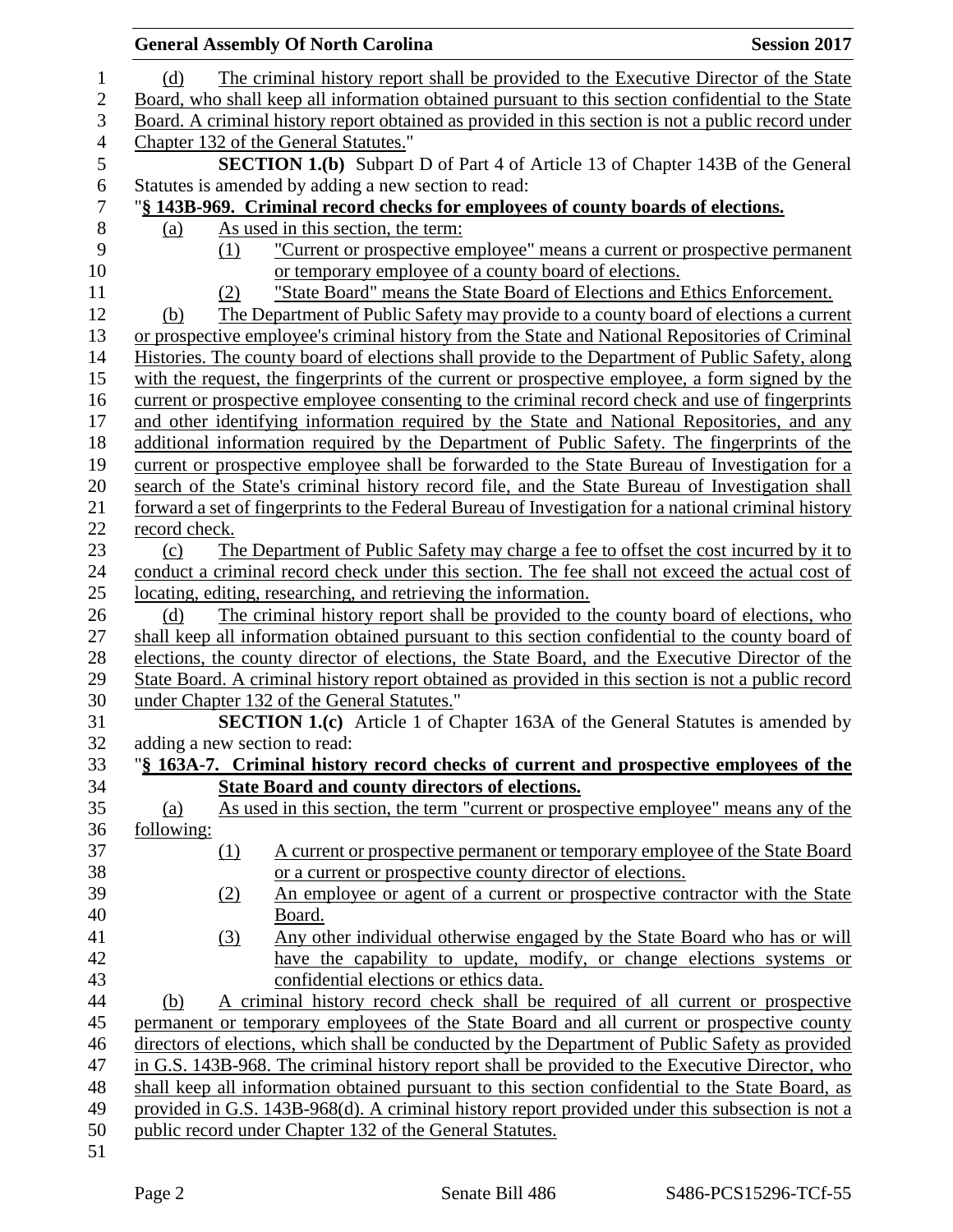| If the current or prospective employee's verified criminal history record check reveals<br>$\mathbf{1}$<br>(c)<br>$\overline{2}$<br>one or more convictions, the conviction shall constitute just cause for not selecting the person for<br>3<br>employment or for dismissing the person from current employment. The conviction shall not<br>$\overline{4}$<br>automatically prohibit employment. |  |
|----------------------------------------------------------------------------------------------------------------------------------------------------------------------------------------------------------------------------------------------------------------------------------------------------------------------------------------------------------------------------------------------------|--|
|                                                                                                                                                                                                                                                                                                                                                                                                    |  |
|                                                                                                                                                                                                                                                                                                                                                                                                    |  |
|                                                                                                                                                                                                                                                                                                                                                                                                    |  |
|                                                                                                                                                                                                                                                                                                                                                                                                    |  |
| 5<br>A prospective employee may be denied employment or a current employee may be<br>(d)                                                                                                                                                                                                                                                                                                           |  |
| 6<br>dismissed from employment for refusal to consent to a criminal history record check or to submit                                                                                                                                                                                                                                                                                              |  |
| $\boldsymbol{7}$<br>fingerprints or to provide other identifying information required by the State or National                                                                                                                                                                                                                                                                                     |  |
| $8\,$<br>Repositories of Criminal Histories. Any such refusal shall constitute just cause for the                                                                                                                                                                                                                                                                                                  |  |
| 9<br>employment denial or the dismissal from employment.                                                                                                                                                                                                                                                                                                                                           |  |
| 10<br>A conditional offer of employment or appointment may be extended pending the<br>(e)                                                                                                                                                                                                                                                                                                          |  |
| 11<br>results of a criminal history record check authorized by this section.                                                                                                                                                                                                                                                                                                                       |  |
| 12<br>A county board of elections shall require a criminal history record check of all current<br>(f)                                                                                                                                                                                                                                                                                              |  |
| 13<br>or prospective employees of the county board of elections, as defined in G.S. $163A-778(a)(1)$ ,                                                                                                                                                                                                                                                                                             |  |
| 14<br>who have or will have access to the statewide computerized voter registration system maintained                                                                                                                                                                                                                                                                                              |  |
| 15<br>under G.S. 163A-874 and for any additional position or function as the State Board may                                                                                                                                                                                                                                                                                                       |  |
| 16<br>designate. The county director of elections shall provide the criminal history record of all current                                                                                                                                                                                                                                                                                         |  |
| or prospective employees of the county board of elections required by this subsection or in<br>17                                                                                                                                                                                                                                                                                                  |  |
| 18<br>designated positions to the Executive Director and State Board.                                                                                                                                                                                                                                                                                                                              |  |
| 19<br>Neither appointment as a precinct official or assistant under Part 4 of Article 16 of<br>(g)                                                                                                                                                                                                                                                                                                 |  |
| 20<br>this Chapter nor employment at a one-stop early voting location shall require a criminal history                                                                                                                                                                                                                                                                                             |  |
| 21<br>record check unless the official, assistant, or employee performs a function designated by the                                                                                                                                                                                                                                                                                               |  |
| 22<br>State Board pursuant to subsection (f) of this section."                                                                                                                                                                                                                                                                                                                                     |  |
| 23<br>SECTION 1.(d) Part 2 of Article 16 of Chapter 163A of the General Statutes is                                                                                                                                                                                                                                                                                                                |  |
| 24<br>amended by adding a new section to read:                                                                                                                                                                                                                                                                                                                                                     |  |
| 25<br>"§ 163A-778. Criminal history record checks of current and prospective employees of                                                                                                                                                                                                                                                                                                          |  |
| 26<br>county boards of elections.                                                                                                                                                                                                                                                                                                                                                                  |  |
| 27<br>As used in this section, the term "current or prospective employee" means any of the<br>(a)                                                                                                                                                                                                                                                                                                  |  |
| following: or temporary employee of a county board of elections who has or will have access to<br>28                                                                                                                                                                                                                                                                                               |  |
| 29<br>the statewide computerized voter registration system maintained under G.S. 163A-874 or has a                                                                                                                                                                                                                                                                                                 |  |
| 30<br>position or function designated by the State Board as provided in G.S. 163A-7(f).                                                                                                                                                                                                                                                                                                            |  |
| The county board of elections shall require a criminal history record check of all<br>31<br>(b)                                                                                                                                                                                                                                                                                                    |  |
| 32<br>current or prospective employees, which shall be conducted by the Department of Public Safety                                                                                                                                                                                                                                                                                                |  |
| 33<br>as provided in G.S. 143B-969. The criminal history report shall be provided to the county board                                                                                                                                                                                                                                                                                              |  |
| 34<br>of elections. A county board of elections shall provide the criminal history record of all current                                                                                                                                                                                                                                                                                           |  |
| 35<br>or prospective employees required by G.S. 163A-7 to the Executive Director and the State Board.                                                                                                                                                                                                                                                                                              |  |
| The criminal history report shall be kept confidential as provided in G.S. 143B-969(d) and is not<br>36                                                                                                                                                                                                                                                                                            |  |
| 37<br>a public record under Chapter 132 of the General Statutes.                                                                                                                                                                                                                                                                                                                                   |  |
| 38<br>If the current or prospective employee's verified criminal history record check reveals<br>(c)                                                                                                                                                                                                                                                                                               |  |
| 39<br>one or more convictions, the conviction shall constitute just cause for not selecting the person for                                                                                                                                                                                                                                                                                         |  |
| 40<br>employment, or for dismissing the person from current employment. The conviction shall not                                                                                                                                                                                                                                                                                                   |  |
| 41<br>automatically prohibit employment.                                                                                                                                                                                                                                                                                                                                                           |  |
| 42<br>The county board of elections may deny employment to or dismiss from employment<br>(d)                                                                                                                                                                                                                                                                                                       |  |
| 43<br>a current or prospective employee who refuses to consent to a criminal history record check or<br>44                                                                                                                                                                                                                                                                                         |  |
| to submit fingerprints or to provide other identifying information required by the State or<br>45<br>National Repositories of Criminal Histories. Any such refusal shall constitute just cause for the                                                                                                                                                                                             |  |
| 46                                                                                                                                                                                                                                                                                                                                                                                                 |  |
| employment denial or the dismissal from employment.<br>The county board of elections may extend a conditional offer of employment or<br>47<br>(e)                                                                                                                                                                                                                                                  |  |
| 48<br>appointment pending the results of a criminal history record check authorized by this section.                                                                                                                                                                                                                                                                                               |  |
| 49<br>Neither appointment as a precinct official or assistant under Part 4 of Article 16 of<br>(f)                                                                                                                                                                                                                                                                                                 |  |
| 50<br>this Chapter nor employment at a one-stop early voting location shall require a criminal history                                                                                                                                                                                                                                                                                             |  |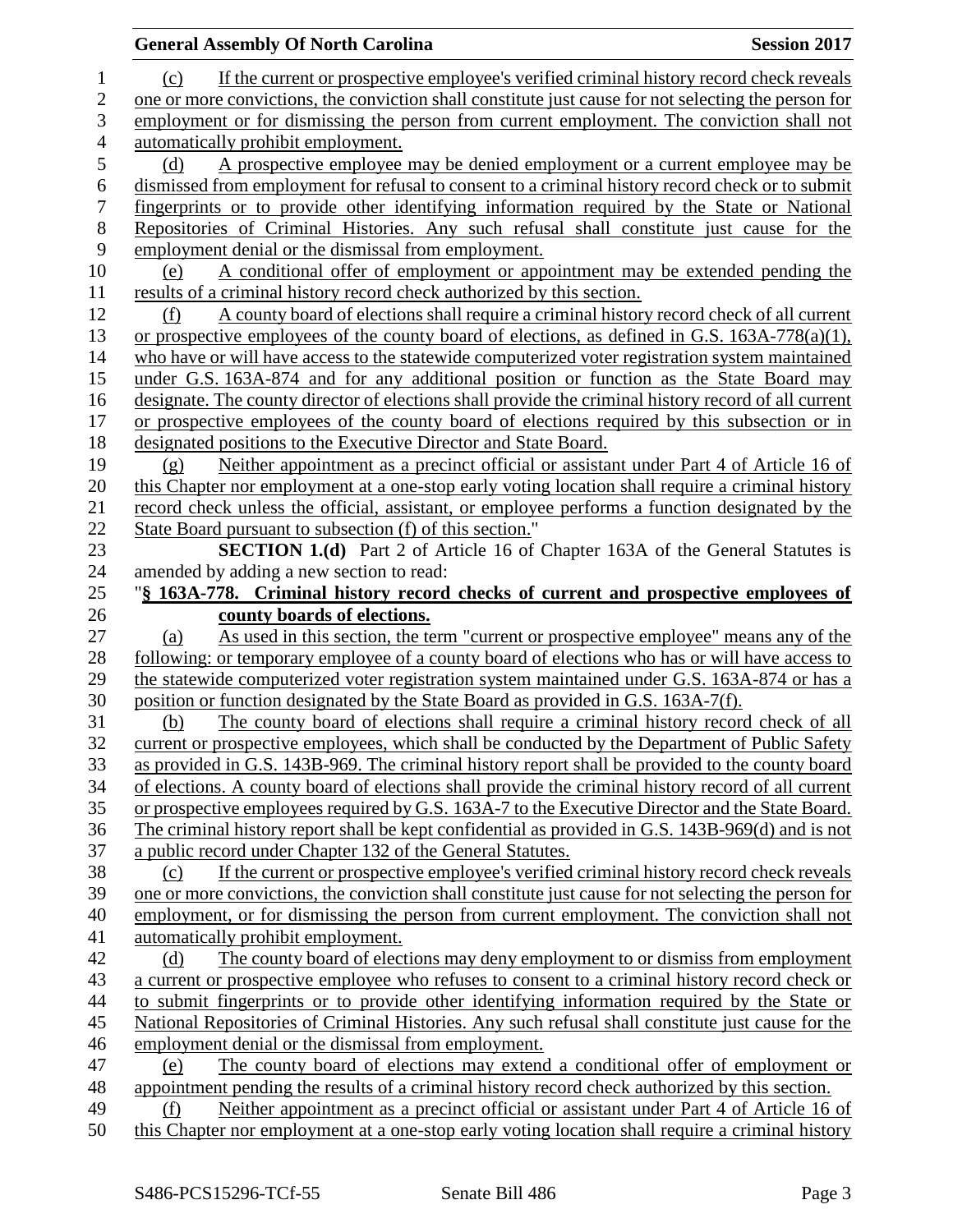#### **General Assembly Of North Carolina Session 2017**

 record check unless the official, assistant, or employee performs a function designated by the State Board pursuant to G.S. 163A-7(f)." **SECTION 1.(e)** G.S. 163A-774(b) reads as rewritten: "(b) Appointment, Duties; Termination. – Upon receipt of a nomination from the county board of elections stating that the nominee for director of elections is submitted for appointment upon majority selection by the county board of elections the Executive Director shall issue a letter of appointment of such nominee to the chairman of the county board of elections within 10 8 days after receipt of the nomination. Thereafter, nomination, unless good cause exists to decline the appointment. The Executive Director may delay the issuance of appointment for a reasonable 10 time if necessary to obtain a criminal history records check sought under G.S. 143B-968. The Executive Director shall apply the standards provided in G.S. 163A-7 in determining whether a nominee with a criminal history shall be selected. If the Executive Director determines a nominee shall not be selected and does not issue a letter of appointment, the decision of the Executive Director of the State Board shall be final unless the decision is, within 10 days from the official date on which it was made, deferred by the State Board. If the State Board defers the decision, then the State Board shall make a final decision on appointment of the director of elections and may direct the Executive Director to issue a letter of appointment. If an Executive Director issues a letter of appointment, the county board of elections shall enter in its official minutes the specified duties, responsibilities and designated authority assigned to the director by the county board of elections. The specified duties and responsibilities shall include adherence to the duties delegated to the county board of elections pursuant to G.S. 163A-769. A copy of the specified duties, responsibilities and designated authority assigned to the director shall be filed with the State Board. In the event the Executive Director is recused due to an actual or apparent conflict of interest from rendering a decision under this section, the chair and vice-chair of the State Board shall designate a member of staff to fulfill those duties." **SECTION 1.(f)** This section becomes effective August 1, 2018. **PART II. 2018 JUDICIAL ELECTIONS BALLOT INFORMATION SECTION 2.(a)** The General Assembly finds that both chambers of the General Assembly have carefully examined judicial redistricting and the forms of judicial selection with multiple committees considering various proposals of selection and new judicial district maps. The General Assembly finds that, to allow for more time to thoughtfully consider these changes, the General Assembly enacted S.L. 2017-214, the Electoral Freedom Act of 2017, which, among other items, provided for a one-time cancellation of partisan primaries for the offices of district court judge, superior court judge, judges of the Court of Appeals, and Supreme Court justices for the 2018 election cycle. The General Assembly finds that all elections for judges in 2018 were to be treated uniformly under S.L. 2017-214, the Electoral Freedom Act of 2017, while those changes were considered. The General Assembly notes that election to these offices will be held under a plurality election system, with candidates running under a political party label on the ballot, without having gone through a party primary. The General Assembly finds that ballot language above the sections of election ballots regarding these impacted offices setting forth that the listed party affiliation is only the self-identified party of a candidate at the time of filing will aid voters' understanding of the 2018 judicial races. **SECTION 2.(b)** For the 2018 general election, the State Board of Elections and Ethics Enforcement shall, notwithstanding G.S. 163A-1114(b)(2), list the following judicial offices at the end of all partisan offices listed on the general election ballot: (1) Justices of the Supreme Court. (2) Judges of the Court of Appeals. (3) Judges of the superior courts. (4) Judges of the district courts.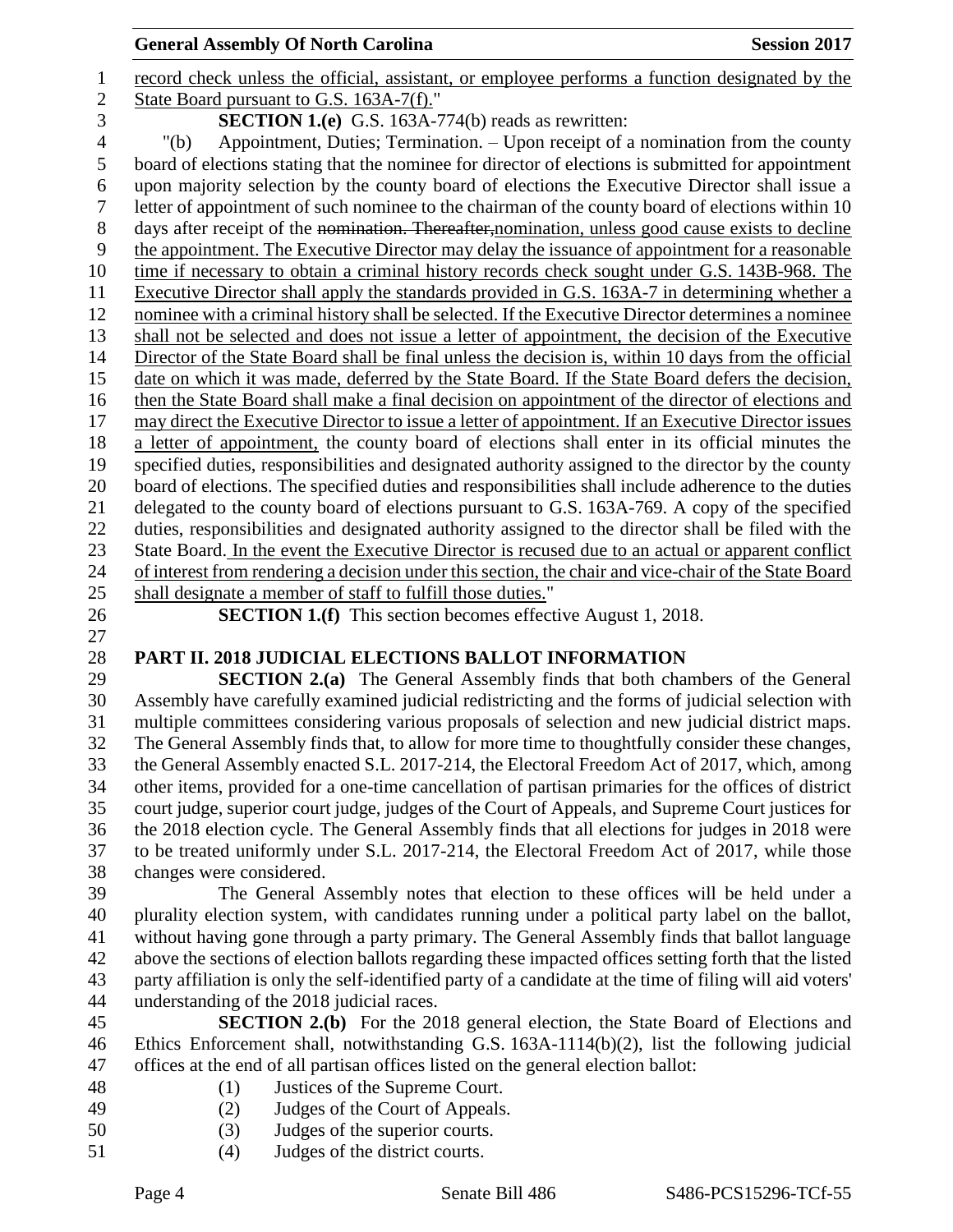|                  | <b>General Assembly Of North Carolina</b>                                                                       | <b>Session 2017</b> |
|------------------|-----------------------------------------------------------------------------------------------------------------|---------------------|
| $\mathbf{1}$     | <b>SECTION 2.(c)</b> Notwithstanding G.S. 163A-1112, immediately prior to the                                   |                     |
| $\mathbf{2}$     | placement of the judicial offices listed in subsection (b) of this section on the ballot, the following         |                     |
| 3                | information shall be printed:                                                                                   |                     |
| $\overline{4}$   | "No primaries for judicial office were held in 2018. The information listed by each of the                      |                     |
| 5                | following candidates' names indicates only the candidates' party affiliation or unaffiliated status             |                     |
| 6                | on their voter registration at the time they filed to run for office."                                          |                     |
| $\boldsymbol{7}$ | <b>SECTION 2.(d)</b> Except as provided in this section, ballot order for the judicial                          |                     |
|                  | offices listed in subsection (b) of this section shall be as provided in Section 4(j) of S.L. 2017-214.         |                     |
|                  |                                                                                                                 |                     |
|                  | <b>SECTION 2.(e)</b> This section is effective when it becomes law and applies to the<br>2018 general election. |                     |
|                  |                                                                                                                 |                     |
|                  | PART III. OTHER ELECTION CHANGES                                                                                |                     |
|                  | <b>SECTION 3.1.</b> G.S. 150B-45 reads as rewritten:                                                            |                     |
|                  | "§ 150B-45. Procedure for seeking review; waiver.                                                               |                     |
|                  | Procedure. – To obtain judicial review of a final decision under this Article, the person<br>(a)                |                     |
|                  | seeking review must file a petition within 30 days after the person is served with a written copy               |                     |
|                  | of the decision. The petition must be filed as follows:                                                         |                     |
|                  | Contested tax cases. $- A$ petition for review of a final decision in a contested<br>(1)                        |                     |
|                  | tax case arising under G.S. 105-241.15 must be filed in the Superior Court of                                   |                     |
|                  | Wake County.                                                                                                    |                     |
|                  | Other final decisions. $- A$ petition for review of any other final decision under<br>(2)                       |                     |
|                  | this Article must be filed in the superior court of the county where the person                                 |                     |
|                  | aggrieved by the administrative decision resides, or in the case of a person                                    |                     |
|                  | residing outside the State, in the county where the contested case which                                        |                     |
|                  | resulted in the final decision was filed.                                                                       |                     |
|                  | Waiver. $-$ A person who fails to file a petition within the required time waives the<br>(b)                    |                     |
|                  | right to judicial review under this Article. For good cause shown, however, the superior court                  |                     |
|                  | may accept an untimely petition.                                                                                |                     |
|                  | Judicial Review for State Board of Elections and Ethics Enforcement. – For a stay<br>(c)                        |                     |
|                  | entered pursuant to G.S. 150B-33(b)(6), the State Board of Elections and Ethics Enforcement                     |                     |
|                  | may obtain judicial review of the temporary restraining order or preliminary injunction in the                  |                     |
|                  | superior court of the county designated in subsection (a) of this section."                                     |                     |
|                  | <b>SECTION 3.2.(a)</b> G.S. 163A-741 is amended by adding a new subsection to read:                             |                     |
|                  | Notwithstanding G.S. 153A-98 or any other provision of law, all officers, employees,<br>"( $1$ )                |                     |
|                  | and agents of a county board of elections are required to give to the State Board, upon request,                |                     |
|                  | all information, documents, and data within their possession, or ascertainable from their records,              |                     |
|                  | including any internal investigation or personnel documentation and are required to make                        |                     |
|                  | available, upon request pursuant to an investigation under subsection (d) of this section, any                  |                     |
|                  | county board employee for interview and to produce any equipment, hardware, or software for                     |                     |
|                  | inspection. These requirements are mandatory and shall be timely complied with as specified in                  |                     |
|                  | a request made by any four members of the State Board."                                                         |                     |
|                  | <b>SECTION 3.2.(b)</b> G.S. 153A-98 is amended by adding a new subsection to read:                              |                     |
|                  | Notwithstanding the requirements of this section, information shall be provided to the<br>$"({c}5)$             |                     |
|                  | State Board of Elections and Ethics Enforcement from employee personnel records as provided                     |                     |
|                  | in G.S. 163A-741."                                                                                              |                     |
|                  | <b>SECTION 3.3.</b> G.S. 163A-775 is amended by adding a new subsection to read:                                |                     |
|                  | In the event the Executive Director is recused due to an actual or apparent conflict of<br>" $(e)$              |                     |
|                  | interest from rendering a decision under this section, the chair and vice-chair of the State Board              |                     |
|                  | shall designate a member of staff to fulfill those duties."                                                     |                     |
|                  | <b>SECTION 3.4.</b> G.S. 163A-953 reads as rewritten:                                                           |                     |
|                  | "§ 163A-953. General election participation by new political party.                                             |                     |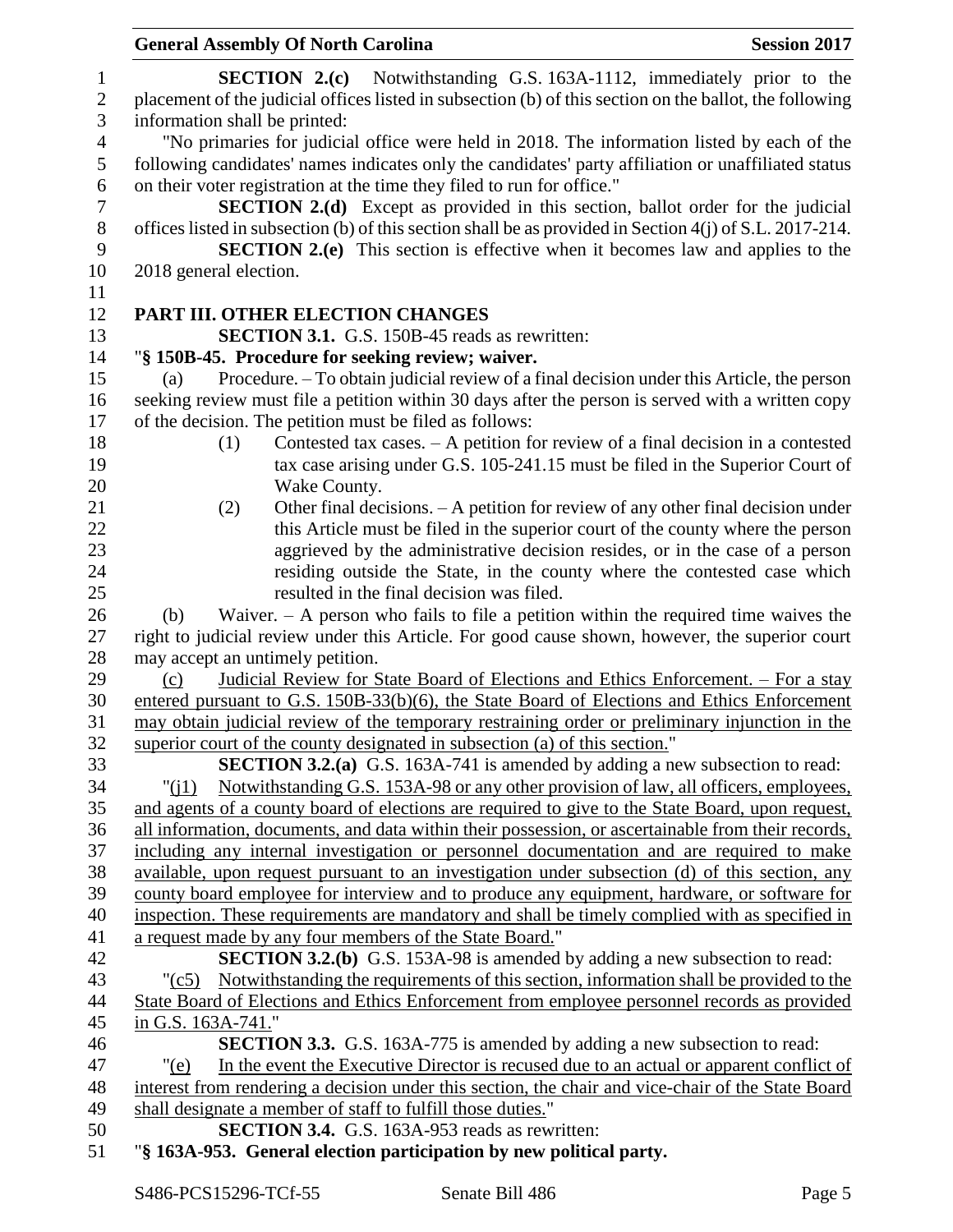## **General Assembly Of North Carolina Session 2017**

| 1              |         | In the first general election following the date on which a new political party qualifies under        |
|----------------|---------|--------------------------------------------------------------------------------------------------------|
| $\overline{2}$ |         | the provisions of G.S. 163A-950, it shall be entitled to have the names of its candidates for          |
| 3              |         | national, State, congressional, and local offices printed on the official ballots upon paying a filing |
| $\overline{4}$ |         | fee equal to that provided for candidates for the office in G.S. 163A-979 or upon complying with       |
| $\mathfrak{S}$ |         | the alternative available to candidates for the office in G.S. 163A-980.                               |
| 6              |         | For the first general election following the date on which it qualifies under G.S. 163A-950, a         |
| 7              |         | new political party shall select its candidates by party convention. An individual whose name          |
| $8\,$          |         | appeared on the ballot in a primary election preliminary to the general election shall not be          |
| 9              |         | eligible to have that individual's name placed on the general election ballot as a candidate for the   |
| 10             |         | new political party for the same office in that year. Following adjournment of the nominating          |
| 11             |         | convention, but not later than the first day of July prior to the general election, the president of   |
| 12             |         | the convention shall certify to the State Board the names of persons chosen in the convention as       |
| 13             |         | the new party's candidates in the ensuing general election. Any candidate nominated by a new           |
| 14             |         | party shall be affiliated with the party at the time of certification to the State Board. The          |
| 15             |         | requirement of affiliation with the party will be met if the candidate submits at or before the time   |
| 16             |         | of certification as a candidate an application to change party affiliation to that party. The State    |
| 17             |         | Board shall print names thus certified on the appropriate ballots as the nominees of the new party.    |
| 18             |         | The State Board shall send to each county board of elections the list of any new party candidates      |
| 19             |         | so that the county board can add those names to the appropriate ballot."                               |
| 20             |         | <b>SECTION 3.6.</b> G.S. 163A-1114(b)(4) reads as rewritten:                                           |
| 21             | "(4)    | When offices are in the same class, they shall be listed in alphabetical order                         |
| 22             |         | by office name, or in numerical or alphabetical order by district name.                                |
| 23             |         | Governor and Lieutenant Governor, in that order, shall be listed before other                          |
| 24             |         | Council of State offices. The Supreme Court shall be listed before the Court                           |
| 25             |         | of Appeals. Judicial offices and district attorney shall be listed, in that order,                     |
| 26             |         | after other offices in the same class. Mayor shall be listed before other                              |
| 27             |         | citywide offices. Chair of a board, where elected separately, shall be listed                          |
| 28             |         | before other board seats having the same electorate. Chief Justice shall be                            |
| 29             |         | listed before Associate Justices."                                                                     |
| 30             |         | <b>SECTION 3.6A.</b> G.S. 163A-1115(a)(1) reads as rewritten:                                          |
| 31             | "(1)    | That the vendor post a bond or letter of credit to cover damages resulting from                        |
| 32             |         | defects in the voting system. Damages may include, among other items, any                              |
| 33             |         | costs of conducting a new election attributable to those defects. The bond or                          |
| 34             |         | letter of credit shall be maintained in the amount determined by the State                             |
| 35             |         | Board as sufficient for the cost of a new statewide election."                                         |
| 36             |         | <b>SECTION 3.7.(a)</b> G.S. 163A-1115(c) reads as rewritten:                                           |
| 37             | " $(c)$ | Only electronic poll books or ballot duplication systems that have been certified by                   |
| 38             |         | the State Board in accordance with procedures and subject to standards adopted by the State            |
| 39             |         | Board-Board, or which have been developed or maintained by the State Board, shall be permitted         |
| 40             |         | for use in elections in this State. Among other requirements as set by the State Board, the            |
| 41<br>42       |         | certification requirements shall require that a vendor meet at least all of the following elements:    |
| 43             | (1)     | That the vendor post a bond or letter of credit to cover damages resulting from                        |
| 44             |         | defects in the electronic poll book or ballot duplication system. Damages may                          |
| 45             |         | include, among other items, any costs of conducting a new election<br>attributable to those defects.   |
| 46             | (2)     | That the vendor provide access to all of any information required to be placed                         |
| 47             |         | in escrow by a vendor pursuant to G.S. 163A-1118 for review and                                        |
| 48             |         | examination by the State Board; the Department of Information Technology;                              |
| 49             |         | the State chairs of each political party recognized under G.S. 163A-950; the                           |
| 50             |         | purchasing county; and designees as provided in subdivision (9) of subsection                          |
| 51             |         | (f) of this section.                                                                                   |
|                |         |                                                                                                        |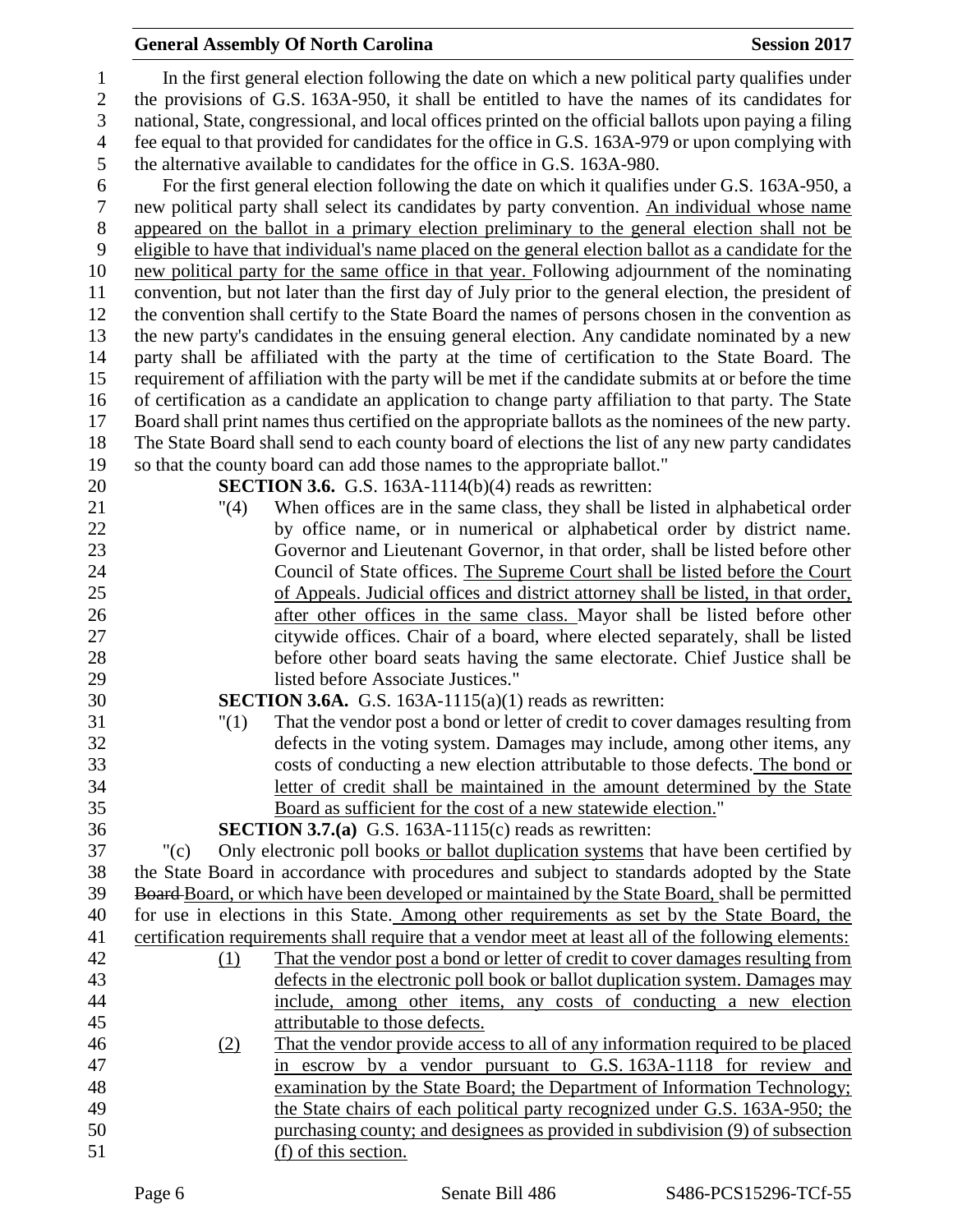|                      | <b>General Assembly Of North Carolina</b>                                                           | <b>Session 2017</b> |
|----------------------|-----------------------------------------------------------------------------------------------------|---------------------|
| (3)                  | That the vendor must quote a statewide uniform price for each unit of the                           |                     |
|                      | equipment.                                                                                          |                     |
| (4)                  | That the vendor must separately agree with the purchasing county that if it is                      |                     |
|                      | granted a contract to provide software for an electronic poll books or ballot                       |                     |
|                      | duplication system but fails to debug, modify, repair, or update the software                       |                     |
|                      | as agreed or, in the event of the vendor having bankruptcy filed for or against                     |                     |
|                      | it, the source code described in G.S. 163A-1118(a) shall be turned over to the                      |                     |
|                      | purchasing county by the escrow agent chosen under G.S. $163A-1118(a)(1)$                           |                     |
|                      | for the purposes of continuing use of the software for the period of the contract                   |                     |
|                      | and for permitting access to the persons described in subdivision (2) of this                       |                     |
|                      | subsection for the purpose of reviewing the source code."                                           |                     |
|                      | <b>SECTION 3.7.(b)</b> G.S. 163A-1118 is amended by adding a new subsection to read:                |                     |
| " $(c)$              | Definitions. – For the purposes of this section, the term "voting system" shall include             |                     |
|                      | an electronic poll book or a ballot duplication system."                                            |                     |
|                      | <b>SECTION 3.8.(a)</b> G.S. 163A-1115 is amended by adding the following new                        |                     |
| subsections to read: |                                                                                                     |                     |
| " $(h)$              | Neither certification of electronic poll books, ballot duplication systems, or voting               |                     |
|                      | systems under this section shall constitute a license under Chapter 150B of the General Statutes.   |                     |
| (i)                  | The State Board in writing may decertify or otherwise halt the use of electronic poll               |                     |
|                      | books in North Carolina. Any such action is appealable only to the Superior Court of Wake           |                     |
| County.              |                                                                                                     |                     |
| (i)                  | No voting system used in any election in this State shall be connected to a network,                |                     |
|                      | and any feature allowing connection to a network shall be disabled. Prohibited network              |                     |
|                      | connections include the Internet, intranet, fax, telephone line, networks established via modem,    |                     |
|                      | or any other wired or wireless connection."                                                         |                     |
|                      | <b>SECTION 3.8.(b)</b> G.S. 150B-2(3) reads as rewritten:                                           |                     |
| "(3)                 | "License" means any certificate, permit or other evidence, by whatever name                         |                     |
|                      | called, of a right or privilege to engage in any activity, except licenses issued                   |                     |
|                      | under Chapter 20 and Subchapter I of Chapter 105 of the General Statutes and                        |                     |
|                      | Statutes, occupational licenses, licenses, and certifications of electronic poll                    |                     |
|                      | books, ballot duplication systems, or voting systems under G.S. 163A-1115."                         |                     |
|                      | <b>SECTION 3.9.(a)</b> G.S. 163A-1388(a) reads as rewritten:                                        |                     |
| " $(a)$              | Class 2 Misdemeanors. — Any person who shall, in connection with any primary or                     |                     |
|                      | election in this State, do any of the acts and things declared in this subsection to be unlawful,   |                     |
|                      | shall be guilty of a Class 2 misdemeanor. It shall be unlawful-unlawful to do any of the following: |                     |
| (1)                  | For any person to fail, as an officer or as a judge or chief judge of a primary                     |                     |
|                      | or election, or as a member of any board of elections, to prepare the books,                        |                     |
|                      | ballots, and return blanks which it is his the person's duty under the law to                       |                     |
|                      | prepare, or to distribute the same as required by law, or to perform any other                      |                     |
|                      | duty imposed upon him that person within the time and in the manner required                        |                     |
|                      | by law; law.                                                                                        |                     |
| (2)                  | For any member, director, or employee of a board of elections to alter a voter                      |                     |
|                      | registration application or other voter registration record without either the                      |                     |
|                      | written authorization of the applicant or voter or the written authorization of                     |                     |
|                      | the State Board; Board.                                                                             |                     |
| (3)                  | For any person to continue or attempt to act as a judge or chief judge of a                         |                     |
|                      | primary or election, or as a member of any board of elections, after having                         |                     |
|                      | been legally removed from such position and after having been given notice                          |                     |
|                      | of such removal; removal.                                                                           |                     |
| (4)                  | For any person to break up or by force or violence to stay or interfere with the                    |                     |
|                      | holding of any primary or election, to interfere with the possession of any                         |                     |
|                      |                                                                                                     |                     |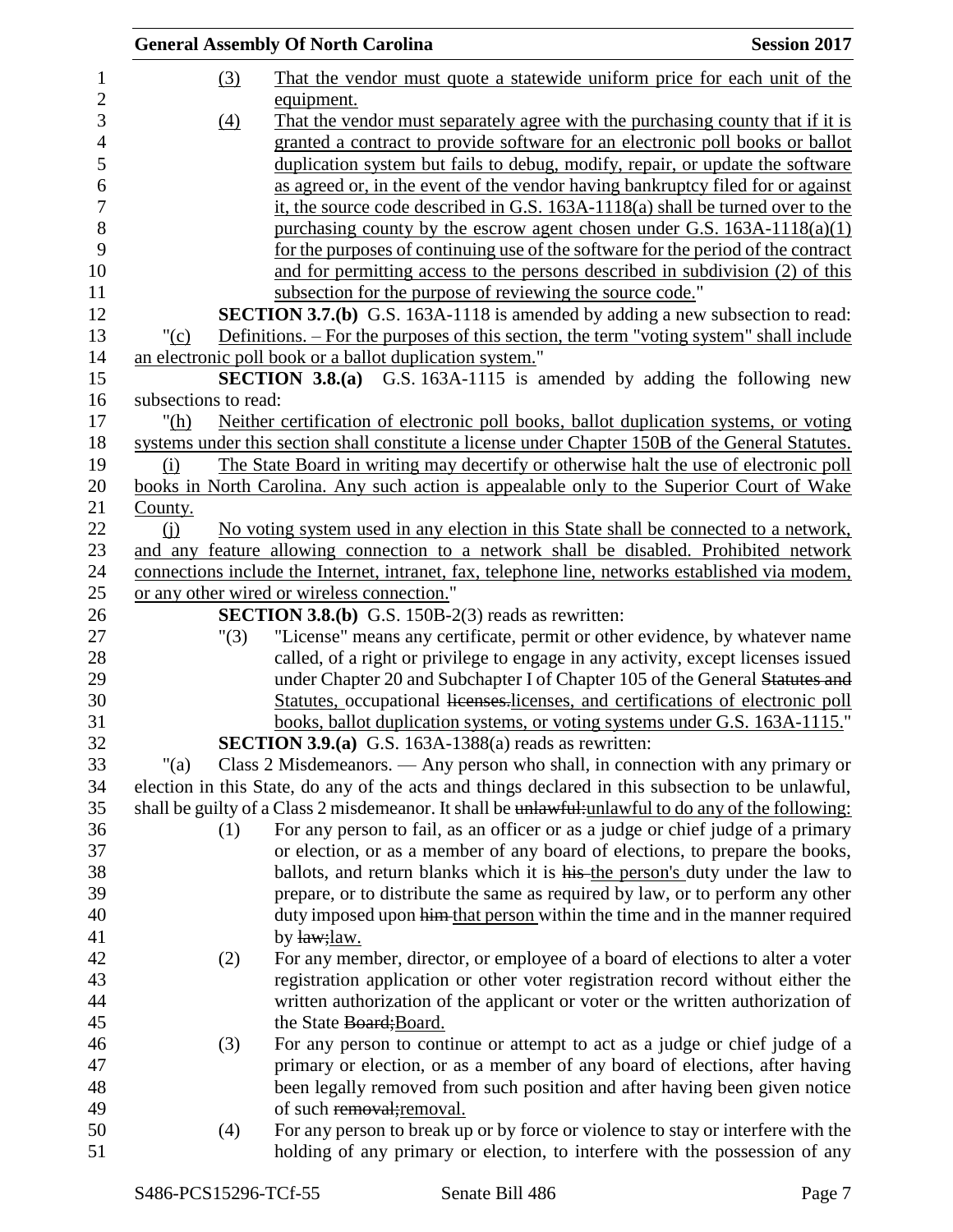|      | <b>General Assembly Of North Carolina</b>                                                                                                                                                                                                                                                                                                                | <b>Session 2017</b> |
|------|----------------------------------------------------------------------------------------------------------------------------------------------------------------------------------------------------------------------------------------------------------------------------------------------------------------------------------------------------------|---------------------|
|      | ballot box, election book, ballot, or return sheet by those entitled to possession<br>of the same under the law, or to interfere in any manner with the performance<br>of any duty imposed by law upon any election officer or member of any board<br>of elections; elections.                                                                           |                     |
| (5)  | For any person to be guilty of any boisterous conduct so as to disturb any<br>member of any election board or any chief judge or judge of election in the<br>performance of his that person's duties as imposed by law; law.                                                                                                                             |                     |
| (6)  | For any person to bet or wager any money or other thing of value on any<br>election; election.                                                                                                                                                                                                                                                           |                     |
| (7)  | For any person, directly or indirectly, to discharge or threaten to discharge<br>from employment, or otherwise intimidate or oppose any legally qualified<br>voter on account of any vote such voter may cast or consider or intend to cast,<br>or not to cast, or which he that voter may have failed to east;cast.                                     |                     |
| (8)  | For any person to publish in a newspaper or pamphlet or otherwise, any charge<br>derogatory to any candidate or calculated to affect the candidate's chances of<br>nomination or election, unless such publication be signed by the party giving<br>publicity to and being responsible for such charge; charge.                                          |                     |
| (9)  | For any person to publish or cause to be circulated derogatory reports with<br>reference to any candidate in any primary or election, knowing such report to<br>be false or in reckless disregard of its truth or falsity, when such report is<br>calculated or intended to affect the chances of such candidate for nomination                          |                     |
|      | or election; election.                                                                                                                                                                                                                                                                                                                                   |                     |
| (10) | For any person to give or promise, in return for political support or influence,<br>any political appointment or support for political office; office.                                                                                                                                                                                                   |                     |
| (11) | For any chairman-chair of a county board of elections or other returning officer<br>to fail or neglect, willfully or of malice, to perform any duty, act, matter or<br>thing required or directed in the time, manner and form in which said duty,                                                                                                       |                     |
|      | matter or thing is required to be performed in relation to any primary, general<br>or special election and the returns thereof; thereof.                                                                                                                                                                                                                 |                     |
| (12) | For any clerk of the superior court to refuse to make and give to any person<br>applying in writing for the same a duly certified copy of the returns of any<br>primary or election or of a tabulated statement to a primary or election, the<br>returns of which are by law deposited in his office, upon the tender of the fees<br>therefor; therefor. |                     |
| (13) | For any person willfully and knowingly to impose upon any blind or illiterate<br>voter a ballot in any primary or election contrary to the wish or desire of such<br>voter, by falsely representing to such voter that the ballot proposed to him-the                                                                                                    |                     |
| (14) | voter is such as he desires; orthe voter desires.<br>Except as authorized by G.S. 163A-878, for any person to provide false<br>information, or sign the name of any other person, to a written report under                                                                                                                                              |                     |
| (15) | G.S. 163A-878; [or]G.S. 163A-878.<br>For any person to be compensated based on the number of forms submitted                                                                                                                                                                                                                                             |                     |
| (16) | for assisting persons in registering to vote.<br>For any person who is not an elections official or who is not otherwise<br>authorized by law to retain a registrant's signature, full or partial Social                                                                                                                                                 |                     |
|      | Security number, date of birth, or the identity of the public agency at which<br>the registrant registered under G.S. 163A-884, any electronic mail address                                                                                                                                                                                              |                     |
|      | submitted under Part 2 of Article 17 of this Chapter, or drivers license number<br>from any form described in G.S. 163-862 after submission of the form to the                                                                                                                                                                                           |                     |
|      | county board of elections or elections official."                                                                                                                                                                                                                                                                                                        |                     |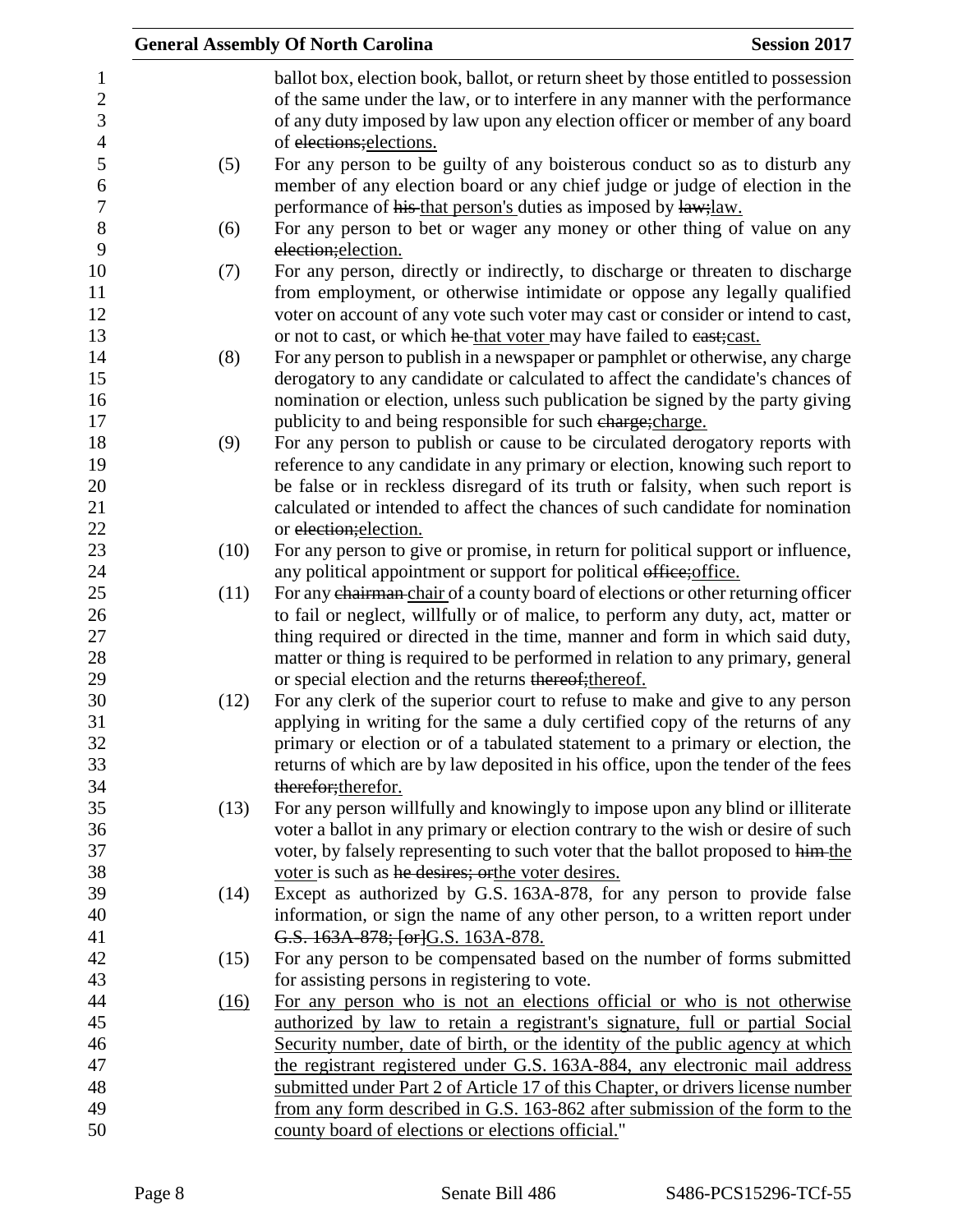|                | <b>General Assembly Of North Carolina</b><br><b>Session 2017</b>                                      |  |
|----------------|-------------------------------------------------------------------------------------------------------|--|
| 1              | <b>SECTION 3.9.(b)</b> This section becomes effective December 1, 2018, and applies to                |  |
| $\mathbf{2}$   | offenses committed on or after that date.                                                             |  |
| 3              | SECTION 3.10. G.S. 163A-1412(a) reads as rewritten:                                                   |  |
| $\overline{4}$ | Each eandidate, candidate who has received funds or made payments or given consent<br>" $(a)$         |  |
| 5              | for anyone else to receive funds or transfer anything of value for the purpose of bringing about      |  |
| 6              | that individual's nomination or election for office, political committee, and referendum              |  |
| 7              | committee shall appoint a treasurer and, under verification, report the name and address of the       |  |
| 8              | treasurer to the Board. Only an individual who resides in North Carolina shall be appointed as a      |  |
| 9              | treasurer. A candidate may appoint himself or herself or any other individual, including any          |  |
| 10             | relative except his or her spouse, as his the candidate's treasurer, and, upon failure to file report |  |
| 11             | designating a treasurer, the candidate shall be concluded to have appointed himself or herself as     |  |
| 12             | treasurer and shall be required to personally fulfill the duties and responsibilities imposed upon    |  |
| 13             | the appointed treasurer and subject to the penalties and sanctions hereinafter provided."             |  |
| 14             | <b>SECTION 3.11.(a)</b> S.L. 2013-281, Section 30.8, as amended by S.L. 2015-103,                     |  |
| 15             | Section $6(a)$ , reads as rewritten:                                                                  |  |
| 16             | "SECTION 30.8. Any direct record electronic (DRE) voting systems currently certified by               |  |
| 17             | the State Board of Elections and Ethics Enforcement which do not use paper ballots shall be           |  |
| 18             | decertified and shall not be used in any election held on or after September 1, 2019, for counties    |  |
| 19             | that use direct record electronic voting machines on election day as of January 1, 2015, and          |  |
| 20             | January 1, 2018, for all other counties. December 1, 2019. Decertification of a DRE voting system     |  |
| 21             | that does not use paper ballots may not be appealed to the Superior Court of Wake County              |  |
| 22             | pursuant to G.S. 163-165.7(b).G.S. 163A-1115(d)."                                                     |  |
| 23             | <b>SECTION 3.11.(b)</b> S.L. 2013-281, Section 30.9, as amended by S.L. 2015-103,                     |  |
| 24             | Section 6(b), reads as rewritten:                                                                     |  |
| 25             | "SECTION 30.9. This Part becomes effective September 1, 2019, December 1, 2019, for                   |  |
| 26             | counties that use direct record electronic voting machines on election day as of January 1, 2015.     |  |
| 27             | This Part becomes effective for all other counties January 1, 2018 machines."                         |  |
| 28<br>29       | PART IV. DUAL OFFICE HOLDING CHANGES                                                                  |  |
| 30             | <b>SECTION 4.(a)</b> G.S. 160A-284 reads as rewritten:                                                |  |
| 31             | "§ 160A-284. Oath of office; holding other offices.                                                   |  |
| 32             | Each person appointed or employed as chief of police, policeman, or auxiliary<br>(a)                  |  |
| 33             | policeman shall take and subscribe before some person authorized by law to administer oaths the       |  |
| 34             | oath of office required by Article VI, Sec. 7, of the Constitution. The oath shall be filed with the  |  |
| 35             | city clerk.                                                                                           |  |
| 36             | The offices of policeman, policeman and chief of police, and auxiliary policeman<br>(b)               |  |
| 37             | police are hereby declared to be offices that may be held concurrently with any other appointive      |  |
| 38             | office pursuant to Article VI, Sec. 9, of the Constitution. The offices of policeman and chief of     |  |
| 39             | police are hereby declared to be offices that may be held concurrently with any elective office,      |  |
| 40             | other than elective office in the municipality employing the policeman or chief of police, pursuant   |  |
| 41             | to Section 9 of Article VI of the Constitution.                                                       |  |
| 42             | The office of auxiliary policeman is hereby declared to be an office that may be held<br>(c)          |  |
| 43             | concurrently with any elective office or appointive office pursuant to Article VI, Sec. 9, of the     |  |
| 44             | Constitution."                                                                                        |  |
| 45             | <b>SECTION 4.(b)</b> This section is effective when it becomes law. Any policeman or                  |  |
| 46             | chief of police having taken an oath of office to any elective office in this State prior to the      |  |
| 47             | effective date is not deemed to have resigned his or her position as a law enforcement officer due    |  |
| 48             | to the elective office.                                                                               |  |
| 49             |                                                                                                       |  |
| 50             | PART V. TECHNICAL CHANGES TO G.S. 163A-2.                                                             |  |
| 51             | <b>SECTION 5.</b> G.S. 163A-2 is rewritten to read:                                                   |  |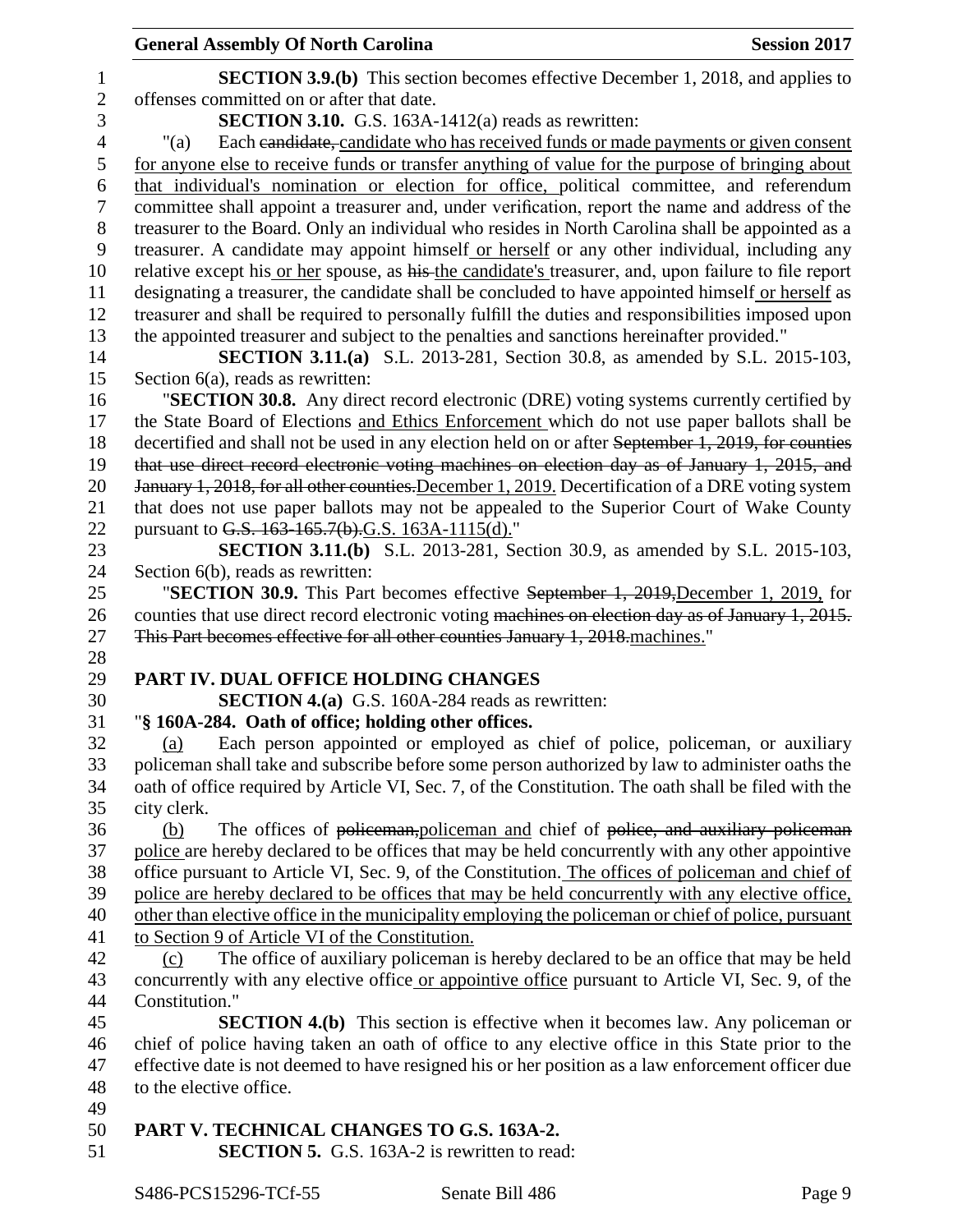| <b>General Assembly Of North Carolina</b><br><b>Session 2017</b>                                                                                                         |  |  |  |
|--------------------------------------------------------------------------------------------------------------------------------------------------------------------------|--|--|--|
| "§ 163A-2. Membership.                                                                                                                                                   |  |  |  |
| The State Board shall consist of nine individuals registered to vote in North Carolina,<br>(a)                                                                           |  |  |  |
| appointed by the Governor, as follows:                                                                                                                                   |  |  |  |
| Four individuals registered with the political party with the highest number of<br>(1)                                                                                   |  |  |  |
| registered affiliates in the State, from a list of six nominees submitted by the<br>State party chairs of that party.                                                    |  |  |  |
|                                                                                                                                                                          |  |  |  |
| Four individuals registered with the political party with the second highest<br>(2)<br>number of registered affiliates in the State, from a list of six nominees         |  |  |  |
| submitted by the State party chairs of that party.                                                                                                                       |  |  |  |
| One individual not registered with either the political party with the largest<br>(3)<br>number of registered affiliates in the State or of the political party with the |  |  |  |
| second-largest number of registered affiliates in the State, from a list of two                                                                                          |  |  |  |
| nominees selected by the other eight members of the State Board.                                                                                                         |  |  |  |
| The number of registered affiliates shall be as reflected by the latest registration statistics                                                                          |  |  |  |
| published by the State Board. The Governor shall make all appointments promptly upon receipt                                                                             |  |  |  |
| of the list of nominees from each nominating entity and in no instance shall appoint later than 30                                                                       |  |  |  |
| days after receipt of the list.                                                                                                                                          |  |  |  |
| Within 14 days of appointment by the Governor of the eight members appointed under<br>(b)                                                                                |  |  |  |
| subdivisions (1) and (2) of subsection (a) of this section, the eight members shall hold an initial                                                                      |  |  |  |
| appointment selection meeting for the sole purpose of selecting two nominees who meet the                                                                                |  |  |  |
| qualifications for appointment under subdivision (3) of subsection (a) of this section and shall                                                                         |  |  |  |
| promptly submit those names to the Governor. No additional actions, other than the oath of office,                                                                       |  |  |  |
| shall be taken by the eight members appointed under subdivisions (1) and (2) of subsection (a)                                                                           |  |  |  |
| of this section at the appointment selection meeting.                                                                                                                    |  |  |  |
| Beginning on May 1 of the odd-numbered year, members shall serve for two-year<br>(c)                                                                                     |  |  |  |
| terms.                                                                                                                                                                   |  |  |  |
| Members may be removed from the State Board by the Governor, acting in the<br>(d)                                                                                        |  |  |  |
| Governor's discretion. Vacancies created on the State Board by removal from office by the                                                                                |  |  |  |
| Governor shall be filled in accordance with subsection (e) of this section.                                                                                              |  |  |  |
| Any vacancy occurring on the State Board shall be filled by an individual meeting the<br>(e)                                                                             |  |  |  |
| same appointment criteria under subsection (a) of this section as the vacating member. Any                                                                               |  |  |  |
| vacancy occurring in the State Board shall be filled by the Governor, and the person so appointed                                                                        |  |  |  |
| shall fill the unexpired term. The Governor shall fill vacancies as follows:                                                                                             |  |  |  |
| For a vacancy for an appointment under subdivision $(1)$ or $(2)$ of subsection<br>(1)                                                                                   |  |  |  |
| (a) of this section, the Governor shall fill the vacancy from a list of two names                                                                                        |  |  |  |
| submitted by the State party chair of the political party with which the vacating                                                                                        |  |  |  |
| member was affiliated if that list is submitted within 30 days of the occurrence                                                                                         |  |  |  |
| of the vacancy.                                                                                                                                                          |  |  |  |
| For a vacancy for an appointment under subdivision (3) of subsection (a) of<br>(2)                                                                                       |  |  |  |
| this section, the Governor shall fill the vacancy from a list of two names                                                                                               |  |  |  |
| submitted by the remaining members of the State Board if that list is submitted                                                                                          |  |  |  |
| within 30 days of the occurrence of the vacancy. The State Board shall hold a                                                                                            |  |  |  |
| meeting within 21 days of the occurrence of the vacancy for the purpose of                                                                                               |  |  |  |
| selecting two nominees for submission to the Governor to fill the vacancy.                                                                                               |  |  |  |
| (f)<br>At the first meeting held after any new appointments are made, the members of the                                                                                 |  |  |  |
| State Board shall take the following oath:                                                                                                                               |  |  |  |
| "I, ______, do solemnly swear (or affirm) that I will support the Constitution of the United                                                                             |  |  |  |
| States; that I will be faithful and bear true allegiance to the State of North Carolina and to the                                                                       |  |  |  |
| constitutional powers and authorities which are or may be established for the government thereof;                                                                        |  |  |  |
| that I will endeavor to support, maintain, and defend the Constitution of said State; and that I will                                                                    |  |  |  |
| well and truly execute the duties of the office of member of the Bipartisan State Board of                                                                               |  |  |  |